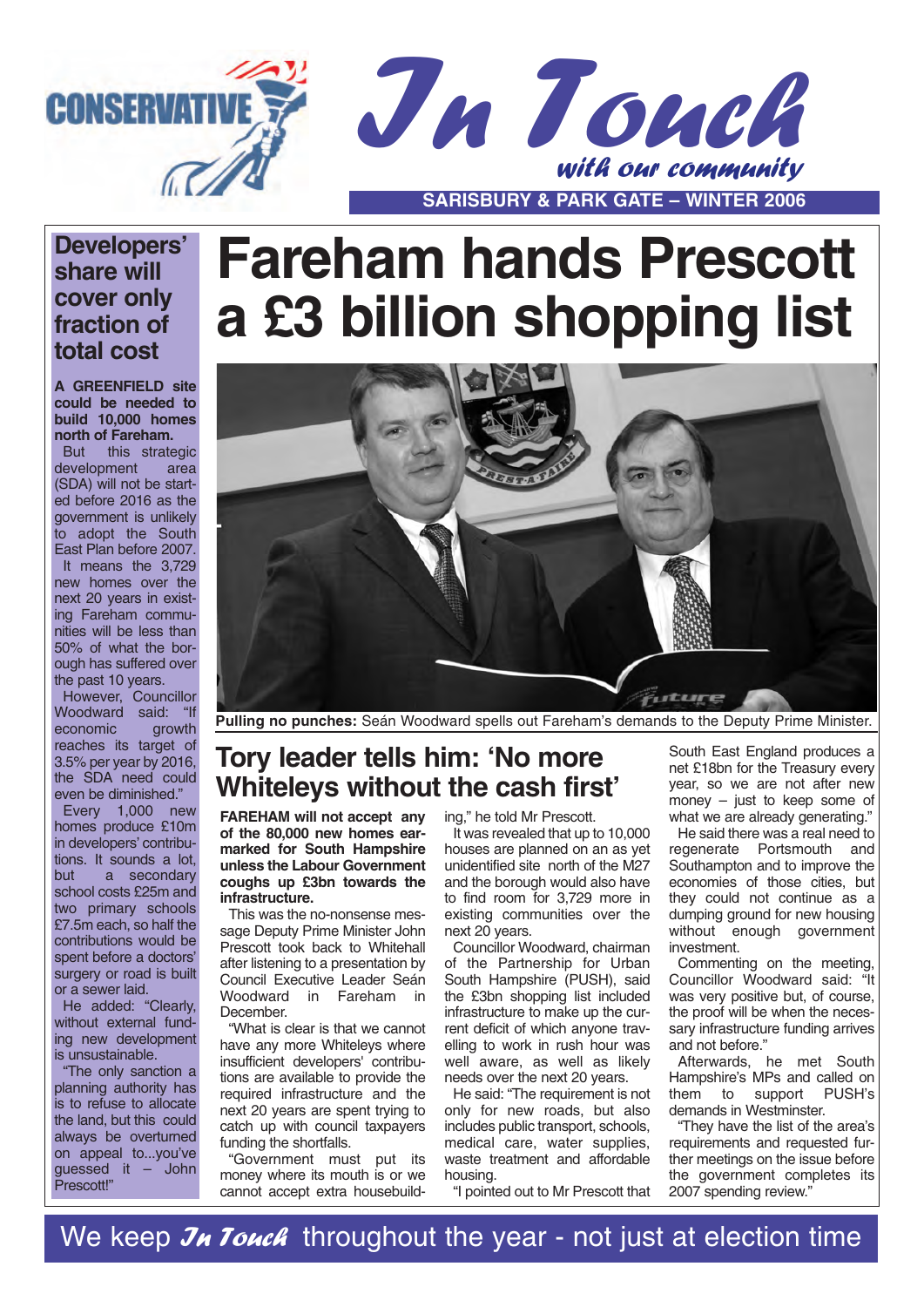

**Play area**

seating.

**Car sales**

**Crossing**

Councillor Bayford has requested a traffic survey to ensure the safety of people exiting the footpath from Badgers Copse (Little Fox Drive), at the junction of Bridge Road/Botley Road at Hunts Pond Road roundabout.

**Priory Park glass**

arranged for smashed glass to be cleared from the path linking Knottgrass Avenue and Yarrow Way, the path beside the recreation ground car park and from Upper Brook Drive

Councillor

opposite

Community Centre. These areas will now be targeted for frequent checks and cleaning. Residents are advised to contact Councillor Bayford (880740) if any other problems occur.

Badgers Copse play area will not be taken over by the council until the developers meet all the conditions of the planning consent. Then, first priority will be to provide more

**WARD**

**NEWS BRIEFS**

Councillor Brian Bayford has this under constant review in consultation with residents.

An on-going problem across Fareham is the siting of cars for sale in prominent positions, usually at weekends by professional dealers. The junction of Telford Way and Bridge Road is an area most affected and Councillor Bayford has asked the Police and Highways Authority to check regularly to ensure this is stopped.

## In Touch 2 Winter 2006

## **Ward tour bid to solve traffic safety problems**

**TWO ward councillors responded to feedback from the last In Touch by touring the wards to look at traffic safety issues.**

Councillors David Swanbrow and Seán Woodward were accompanied by a resident and a Borough Council traffic engineer.

One example was the roundabout at the junction of Bridge Road and Brook Lane.

Some years ago, Councillor Swanbrow had some of the taller shrubs at the west side replaced with shorter ones to improve visibility.

Our resident thought more should be removed but the traffic engineer explained that when drivers can see across a large part of a roundabout they tend to drive round it faster making it less safe, so it was decided it was best left alone.

Another problem is speeding along Bridge Road from the River Hamble to Sarisbury Green.

Fast moving vehicles approaching from the bottom of the hill make it difficult for people turning right into the shops at Sarisbury Green.

One possible solution the councillors promised to look at is to narrow the



### Council will resurface Middle Road car park

#### **COUNCILLOR Marian Ellerton is pleased to report that Middle Road car park at Park Gate is scheduled for resurfacing.**

There has been a steady deterioration to the surface with frequent patching, potholes and general loss of surface structure.

The proposed improvements in Fareham Borough Council's Surface Car Park Improvement Plan have been set out in five prioritised phases and Middle Road is to be included in Phase 1.

road further down the hill which should slow the traffic to nearer its 30mph

Allotment Road also poses traffic problems especially from parents parking badly when dropping off or col-

Councillor Swanbrow said: "Yellow

ground car park."

issues.

Allotment Road, but we will also be looking at a case for a 'Slow' sign either side of the bend<br>near the recreation near the recreation

He will talk to Sarisbury Junior School to try to persuade them to start a school travel plan to address some of the

It has worked well at Sarisbury Infant School.

speed limit.

tion is being assessed.

lose this icon of Park Gate."

lecting children.

**The Monterey pine at the Esso garage at Park Gate (Carter's Corner) is threatened by a fungus which may lead to its felling soon.**

The trial of the lonesome pine

The tree is an important feature of the area and nobody wants to remove it without good reason. However, the decay fungus, sparassis crispa, has been found on two sides of the tree whose condi-

The Council's duty is to ensure the safe use of the

highway, which may mean felling the tree. County Councillor Seán Woodward said: "I want the County Council to do all in its power to save the tree. Its twin was lost when the roundabout was built 15 years ago and it is important that we do not

## **Prescott's contempt at council's building controls**

**DEPUTY Prime Minister John Prescott has again shown his contempt for Fareham Borough Council's efforts to control development.**

The Council refused six applications to build flats within a mile of Middle Road, Park Gate with the full support of local Councillors Marian Ellerton and Brian Bayford.

But Mr Prescott's office overturned the council's decisions on appeal and developers took advantage by ignoring controls on street cleaning, traffic at unsociable hours and other problems affecting residents near the developments.

If at the initial stage, planning permission had been given by the council, stringent controls would have been imposed to reduce the effect on residents.

"We're in a no-win situation." said Councillor **Bayford** 

A further consequence of the Whitehall decisions is that developers also show contempt for the need for planning permission for other works.

This has included the retention of hoarding in Station Road and the siting of a sales office and flagpole and other<br>signage in Lower signage Duncan Road.

Councillor Bayford, a<br>
rember of the member of the Planning Development<br>Control Committee. Committee, argues that such decisions, made in Whitehall, ignore local knowledge and local needs for infrastructure, schools, roads, doctors and dentists.

lines have recently been extended in

**Allotment Road:** Needs 'slow'signs at the bend.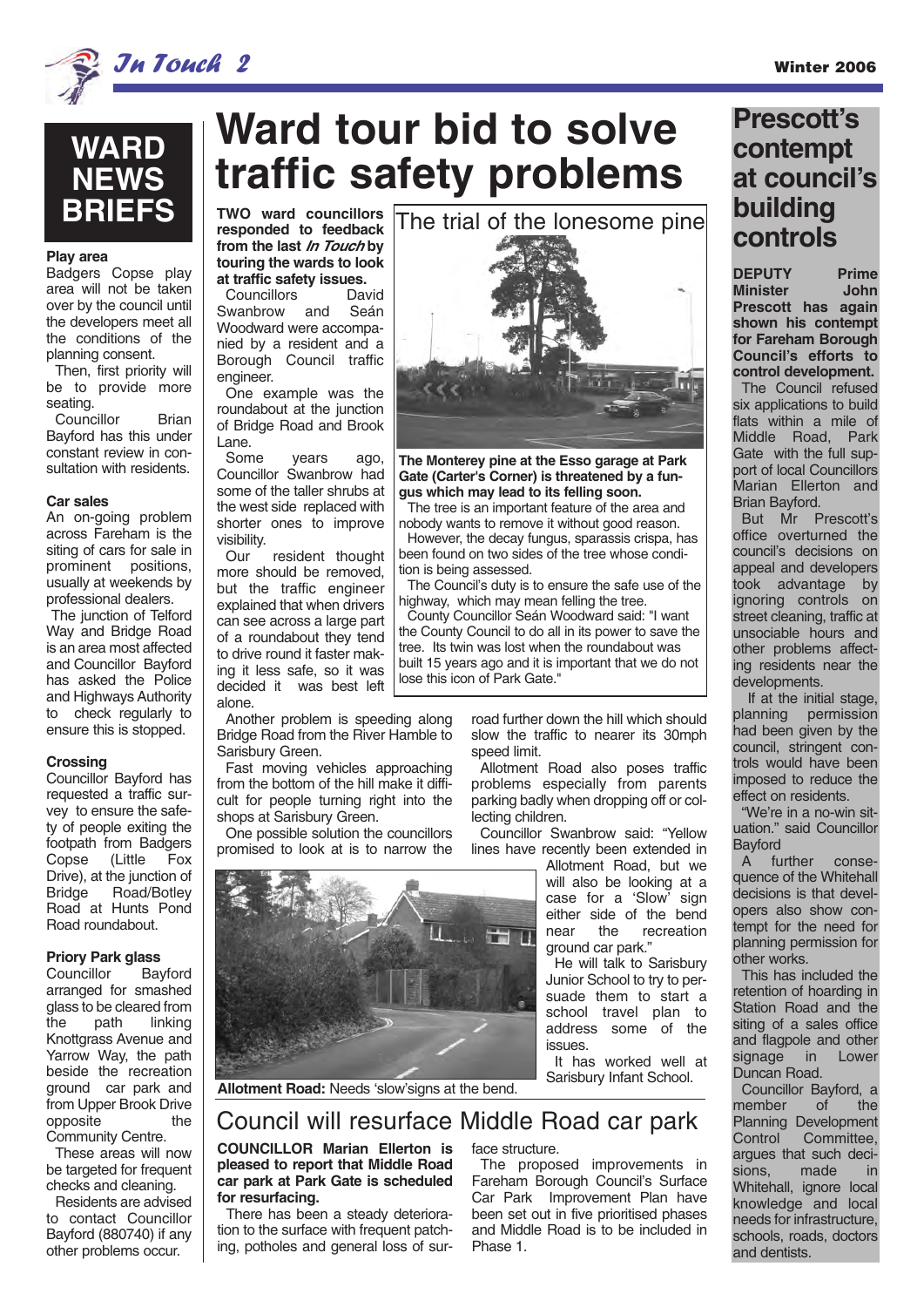**Defiant company is served with an enforcement order** 

**ENFORCEMENT action is being taken against the operators at Rookery Farm for illegal use of the site in Botley Road, Swanwick.**

Raymond Brown's 9 year temporary planning consent for a building materials recycling facility expired in December 2004.

Despite this, they continthroughout 2005 while the

County Council was deciding whether grant the company another extension.

The fresh application sought to intensify the site's use still further and residents were angered by the prospect of nine more years of noise and dust from crushing and sorting machines.

Following his election to Hampshire County Council, Councillor Seán



ued to operate the site **Crushed:** Recycling must cease down at the farm.

Woodward convinced members of the County's Regulatory Committee to refuse the new application, meaning that landfill would continue and the site would be reinstated and replanted.

When Councillor Woodward learned the company was defying the planners' ruling he persuaded them to take enforcement action.

## **30mph zone confusion**

**Aggrieved residents have complained to Councillor David Swanbrow that they have been stopped for speeding, but there was no sign to indicate they were in a 30mph zone.** 

A favourite place for this is the Bridge Road stretch of the A27 between the River Hamble and Sarisbury Green.

He had two complaints from people who were stopped by the police last month.

"It feels like a 40mph road – but it is not. People complain that it should have 30mph repeater signs on it, but these are not allowed," he said.

The Highway Code (bottom of pages 25 and 26) explains that if you are driving along a road with lamp posts the speed limit is 30mph unless otherwise indicated.

#### **Dam good news for Holly Hill**

**In the autumn edition of In Touch, Councillor David Swanbrow said he was seeking open space contributions from developers to repair the dams which form the lakes in Holly Hill Woodland Park.**

He says the work, which will cost £25,000, is to go ahead, with the bulk of the money coming from developers' contributions and the remainder coming from Fareham Borough Council's capital programme budget.

## **SARISBURY & PARK GATE CONSERVATIVES**

**We are very active with social and political events and membership drives. If you would like further details, to join us, or to help in any way such as distribution of In Touch newsletters in your road, please contact your ward councillors.**

## **ANY PROBLEMS? WE'RE HERE TO HELP**

Please write the details here and give the exact location

........................................................................................................ ........................................................................................................ ........................................................................................................ ........................................................................................................ ........................................................................................................ ........................................................................................................ ........................................................................................................ ........................................................................................................ Your name .................................................................................... Address .................................................................................... ................................................... Postcode.................. Tel ..................................... Email ..................................................

Please cut this out and post it or email or phone your councillors who are listed here.

#### **WARD COUNCILLORS**

#### **Sarisbury**

**Seán Woodward** 8 Persian Drive Whiteley PO15 7BJ Tel: 01489 881030 email:swoodward@fareham.gov.uk

#### **David Swanbrow**

7 Mulberry Lane Sarisbury SO31 7LJ Tel: 01489 572723 email:dswanbrow@fareham.gov.uk

#### **Park Gate**

**Brian Bayford** 1 Camargue Close Whiteley PO15 7DT Tel: 01489 880740 email: bbayford@fareham.gov.uk



**Marian Ellerton** 230 Botley Road Burridge SO31 1BL Tel: 01489 570774



## email: mellerton@fareham.gov.uk **COUNTY COUNCILLOR**

**Fareham Sarisbury Seán Woodward** 8 Persian Drive Whiteley PO15 7BJ Tel: 01489 881030 email:sean.woodward@hants.gov.uk